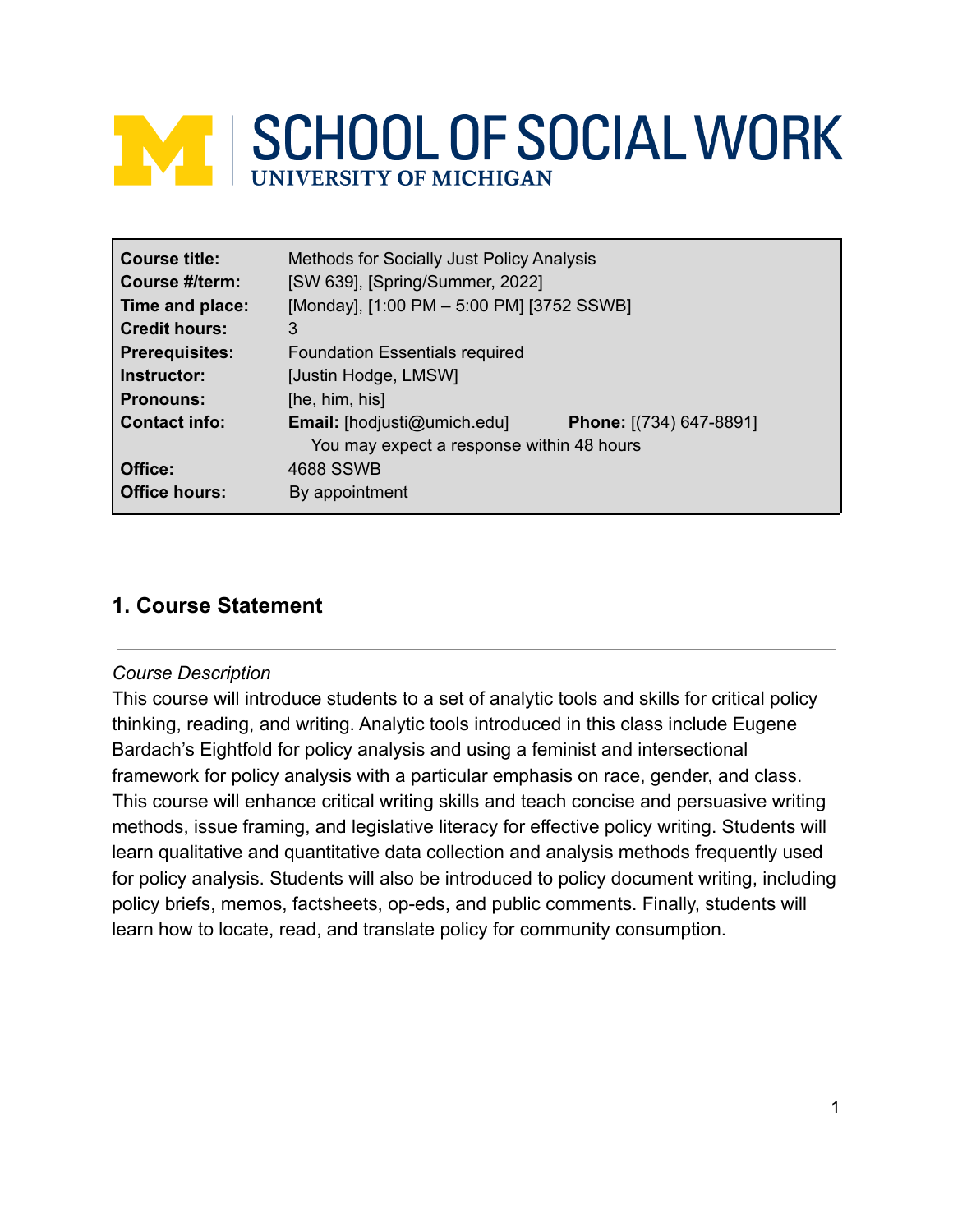#### *Course Objectives*

Upon completion of the course, students will be able to:

- 1. Explore frameworks for policy analysis and utilize various frameworks for analysis, such as critical race theory, feminist, and intersectional frameworks;
- 2. Apply frameworks for policy analysis to the assessment of impact on social, economic, and environmental justice;
- 3. Explore research on evidence-based policymaking and its application to policy development and enactment;
- 4. Develop and evaluate a reasonable set of options (policy recommendations) for changing a particular bill or existing policy;
- 5. Design and implement a preliminary political and advocacy strategy for facilitating the enactment of the preferred option;
- 6. Organize and prepare different types of policy documents and/or policy recommendations;
- 7. Discuss the effect of social location and positionalities on policy development, their influence across system levels, and the process by which policy can advantage/privilege and disadvantage/oppress groups based on social location;
- 8. Discuss typical ethical concerns and concepts of equity related to social policy development and enactment

## *Course Design*

This course will use multiple methods including but not limited to: lectures, demonstrations, case studies, readings, guest speakers, discussions, written assignments, individual and group exercises. The course will be offered primarily in person with the possibility of a flipped-class or hybrid structure.

*Intensive Focus on Privilege, Oppression, Diversity and Social Justice (PODS)* This course integrates PODS content and skills with a special emphasis on the identification of theories, practice and/or policies that promote social justice, illuminate injustices and are consistent with scientific and professional knowledge. Through the use of a variety of instructional methods, this course will support students developing a vision of social justice, learn to recognize and reduce mechanisms that support oppression and injustice, work toward social justice processes, apply intersectionality and intercultural frameworks and strengthen critical consciousness, self-knowledge and self-awareness to facilitate PODS learning.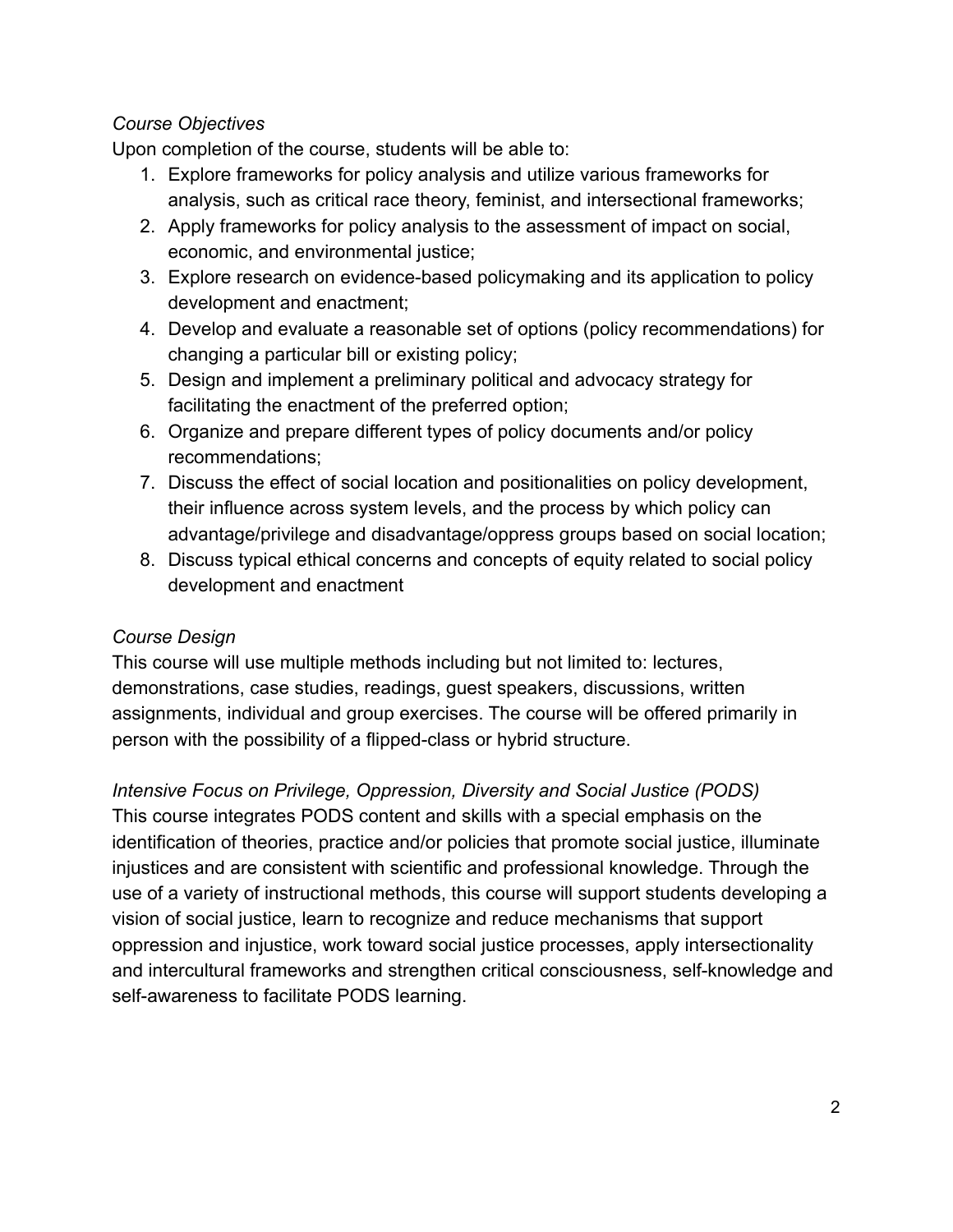Issues related to privilege, oppression, diversity, and social justice will be explored through a policy lens. This course will focus on providing students with the tools to advance social justice through engagement in policy and politics, with a focus on engaging marginalized populations in the policy development process. Students will gain skills to analyze policies in relation to PODS, including evaluating the extent to which policies promote equity with regard to race, class, gender, sexual orientation, disability status and other aspects of social location.

# **2. Class Requirements**

#### a. Text and class materials

I will place required readings in the "Files" section on Canvas, arranged in the "Modules" section. Students are expected to have completed all assigned readings prior to class.

Readings may be changed due to visits by guest lecturers, special circumstances, and student needs. I will aim to make any changes to readings two weeks in advance.

#### b. Class schedule

Refer to the "Modules" section on Canvas for the class schedule. Readings, assignments, and other activities are organized by class session in that section.

| Date/Time | Agenda                                      | <b>Required Readings &amp;</b><br><b>Assignments</b>         |
|-----------|---------------------------------------------|--------------------------------------------------------------|
| May 9     | <b>Course Overview</b>                      | Syllabus                                                     |
| May 16    | Social Workers & Policy<br>Analysis         | Video: Introduction to the<br>public policy process          |
|           | <b>Policy Approaches:</b><br>Evidence-based | Caputo, R. K. (2014). Policy<br>analysis for social workers. |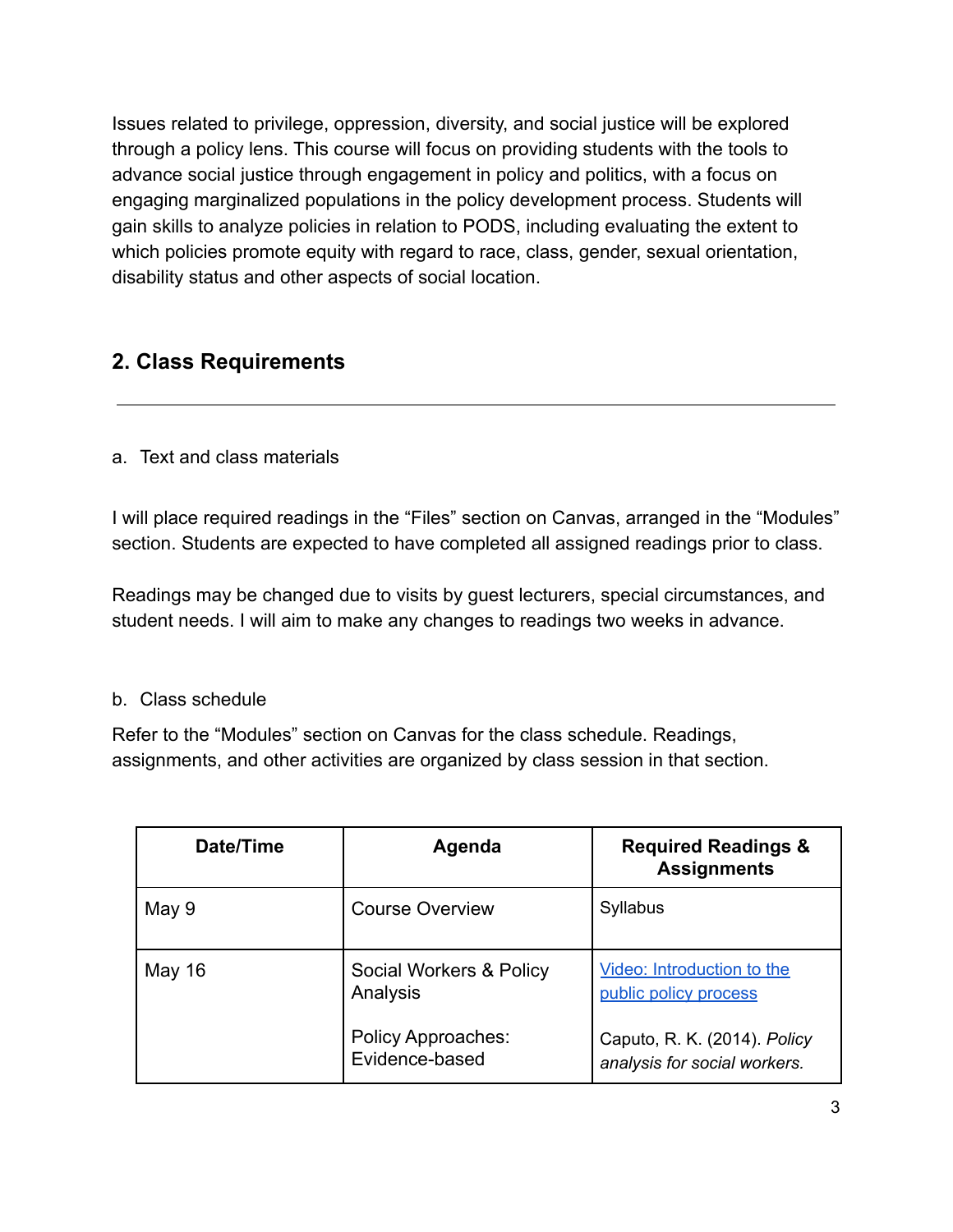|                                 | Policymaking                                              | Thousand Oaks, CA: SAGE<br>Publications.<br>Appendix B: Historical<br>Overview of Policy<br>Analysis                                                                                                                                                                                                                                                                                   |
|---------------------------------|-----------------------------------------------------------|----------------------------------------------------------------------------------------------------------------------------------------------------------------------------------------------------------------------------------------------------------------------------------------------------------------------------------------------------------------------------------------|
|                                 |                                                           | <b>Video: Evidence-Based</b><br><b>Policymaking Made Easy by</b><br>'Results First' Tool                                                                                                                                                                                                                                                                                               |
|                                 |                                                           | <b>Evidence-Based</b><br>Policymaking: A Guide for<br><b>Effective Government</b>                                                                                                                                                                                                                                                                                                      |
| <b>May 23</b>                   | <b>Policy Approaches:</b><br><b>Targeted Universalism</b> | <b>Targeted Universalism Video</b><br><b>Explainer</b>                                                                                                                                                                                                                                                                                                                                 |
|                                 |                                                           | <b>Targeted Universalism</b><br>Podcast                                                                                                                                                                                                                                                                                                                                                |
|                                 |                                                           | <b>Targeted Universalism Primer</b>                                                                                                                                                                                                                                                                                                                                                    |
|                                 |                                                           | <b>Implementing Targeted</b><br><b>Universalism Case Study</b>                                                                                                                                                                                                                                                                                                                         |
| May 30: Memorial Day - NO CLASS |                                                           |                                                                                                                                                                                                                                                                                                                                                                                        |
| June 6                          | <b>Analysis Lenses</b>                                    | Bradbury, Alice. (8/4/2019). A<br>critical race theory framework<br>for education policy analysis:<br>the case of bilingual learners<br>and assessment policy in<br>England. Race Ethnicity and<br>Education, 1-20.<br>Moscovitch, A. (1978).<br><b>ECONOMICS, POLITICS</b><br>AND POLICY: COMPETING<br><b>FRAMEWORKS AND</b><br>POLICY ANALYSIS.<br><b>Canadian Journal of Social</b> |
|                                 |                                                           | <b>Work Education / Revue</b><br>Canadienne D'éducation En<br>Service Social, 4(2/3), 70-93.<br>Retrieved April 22, 2021, from                                                                                                                                                                                                                                                         |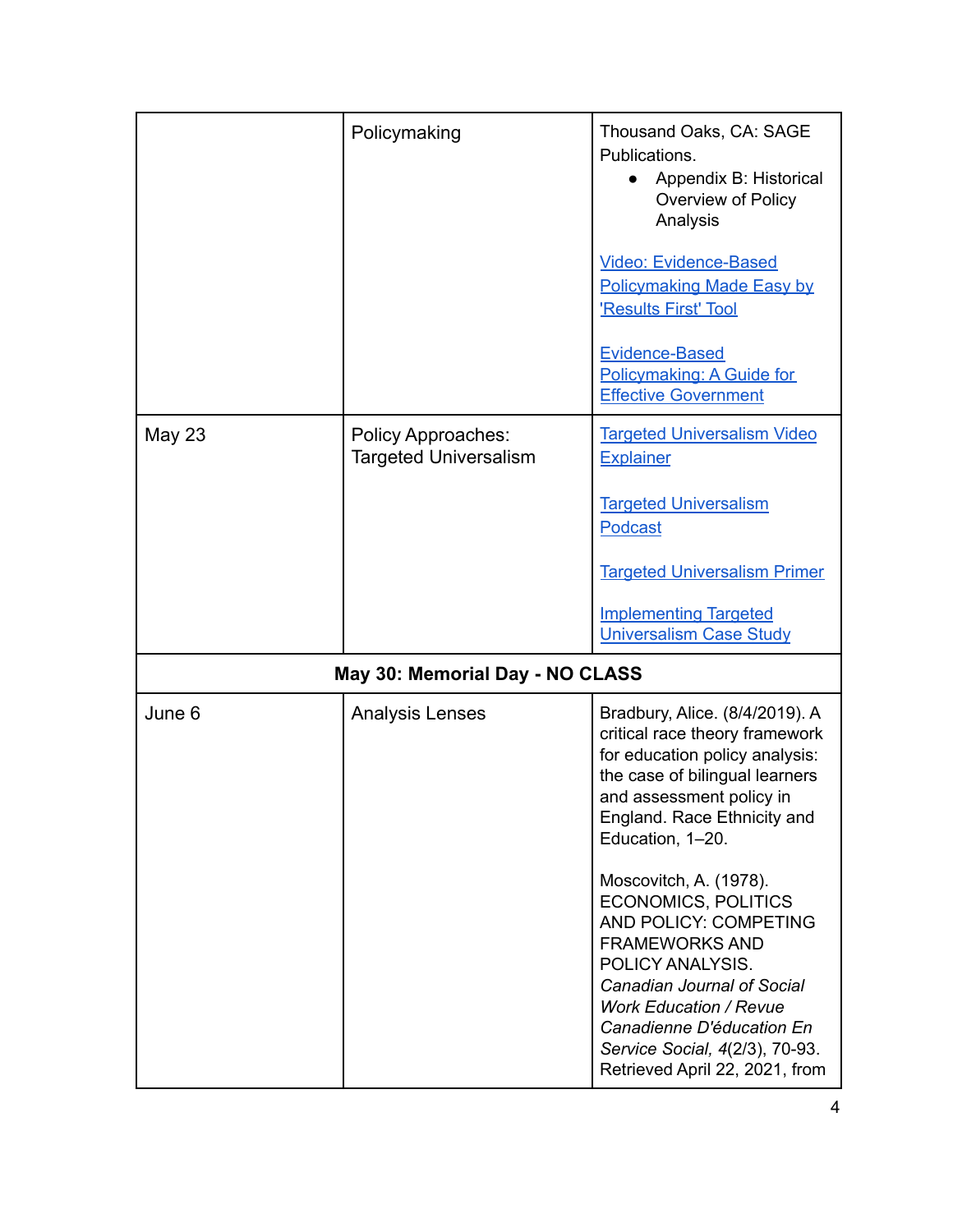|         |                         | http://www.jstor.org/stable/416<br>68920                                                                                                                                                                                                                                                                                                                                                                                         |
|---------|-------------------------|----------------------------------------------------------------------------------------------------------------------------------------------------------------------------------------------------------------------------------------------------------------------------------------------------------------------------------------------------------------------------------------------------------------------------------|
| June 13 | <b>Analysis Lenses</b>  | Mcphail, Beverly. (2003). A<br><b>Feminist Policy Analysis</b><br>Framework. The Social Policy<br>Journal. 2. 39-61.<br>10.1300/J185v02n02_04.                                                                                                                                                                                                                                                                                   |
|         |                         | Hankivsky, Olena, Grace,<br>Daniel, Hunting, Gemma,<br>Giesbrecht, Melissa, Fridkin,<br>Alycia, Rudrum, Sarah,<br>Ferlatte, Olivier, et al.<br>(10/12/2014). An<br>intersectionality-based policy<br>analysis framework: critical<br>reflections on a methodology<br>for advancing equity.<br>International journal for equity<br>in health, 13(1), 119.<br>Research Support, Non-U.S.<br>Gov't, England: BioMed<br>Central Ltd. |
| June 20 | <b>Writing Workshop</b> | <b>Recorded Lectures on Canvas</b><br>by Professor Justin D. Hodge<br>Writing a Policy Brief<br><b>Examining a Policy</b><br><b>Brief</b>                                                                                                                                                                                                                                                                                        |
|         |                         | Butterfield, A. K., Rocha, C. J.<br>(2010). The dynamics of<br>family policy. Chicago, Ill.:<br>Lyceum Books.<br>Appendix A: Writing a<br><b>Policy Brief</b>                                                                                                                                                                                                                                                                    |
|         |                         | Creating a One-Pager<br><b>WRITING FOR A</b><br><b>POLICYMAKER &amp;</b><br><b>STAKEHOLDER AUDIENCE</b><br>by Eileen Kostanecki, IHPI<br>Director of Policy Engagement<br>& External Relations                                                                                                                                                                                                                                   |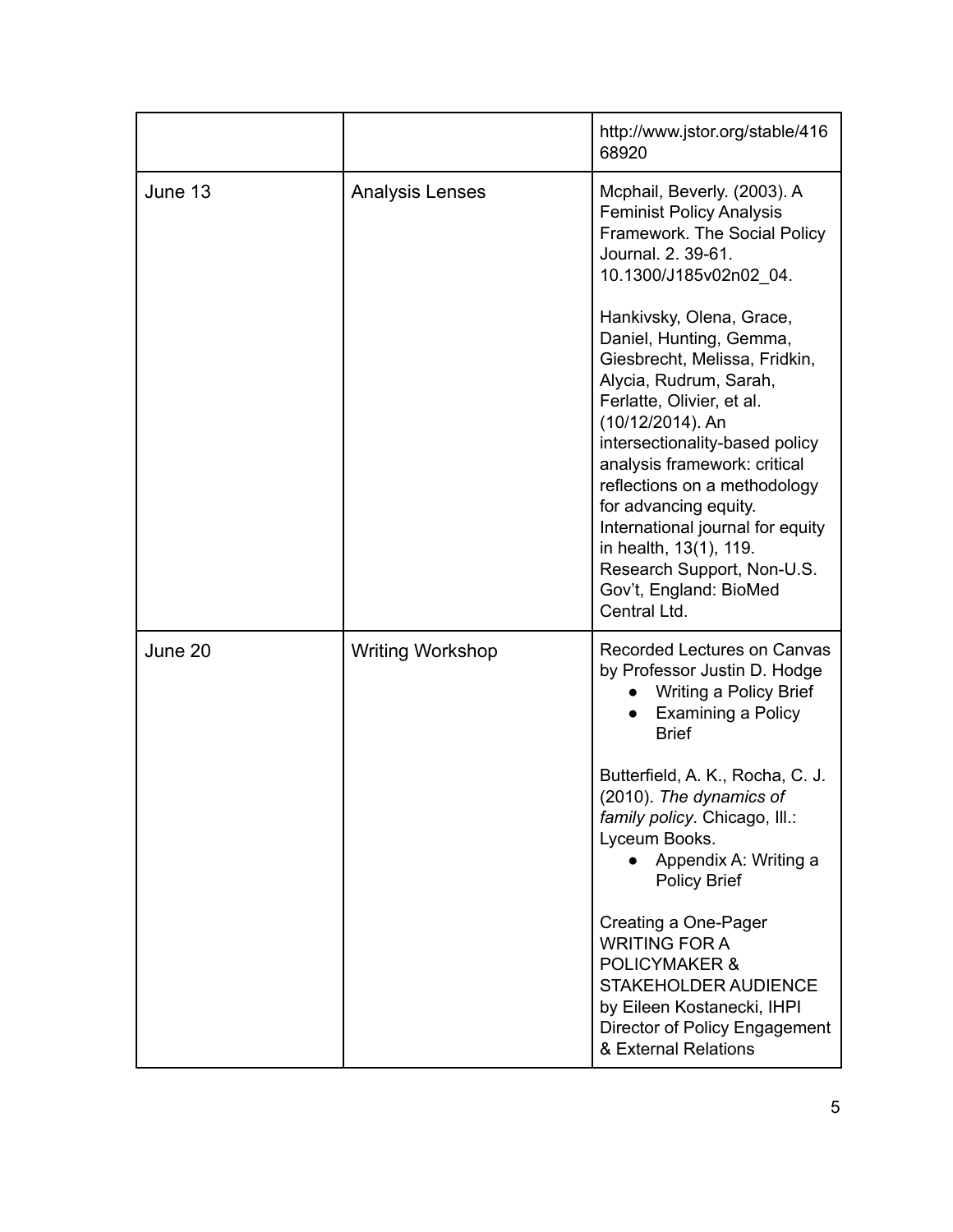| June 27 | <b>Policy Analysis: Eightfold</b><br>Path               | Bardach, E., & Patashnik, E.<br>M. (2020). A practical guide<br>for policy analysis: The<br>eightfold path to more<br>effective problem solving.<br><b>Thousand Oaks: CQ Press</b><br>SAGE.<br>$\bullet$ Part I<br><b>Eightfold Path Recorded</b><br>Lecture on Canvas by<br>Professor Justin D. Hodge                                                                                                                                                                    |
|---------|---------------------------------------------------------|---------------------------------------------------------------------------------------------------------------------------------------------------------------------------------------------------------------------------------------------------------------------------------------------------------------------------------------------------------------------------------------------------------------------------------------------------------------------------|
|         | July 4: Independence Day - NO CLASS                     |                                                                                                                                                                                                                                                                                                                                                                                                                                                                           |
| July 11 | <b>Policy Analysis: POLARIS</b>                         | <b>Centers for Disease Control</b><br>and Prevention. Overview of<br><b>CDC's Policy Process.</b><br>Atlanta, GA: Centers for<br>Disease Control and<br>Prevention, US Department of<br>Health and Human Services;<br>2012.<br><b>Centers for Disease Control</b><br>and Prevention. Using<br>Evaluation to Inform CDC's<br>Policy Process. Atlanta, GA:<br><b>Centers for Disease Control</b><br>and Prevention, US<br>Department of Health and<br>Human Services; 2014. |
| July 18 | Policy Analysis: European<br><b>Training Foundation</b> | <b>European Training</b><br>Foundation. (2018). Guide to<br>policy analysis. Publications<br>Office.<br>https://doi.org/10.2816/60610                                                                                                                                                                                                                                                                                                                                     |
| July 25 | <b>Writing Workshop</b>                                 | Come with drafts of the<br>policy brief and factsheet to<br>workshop in a group.                                                                                                                                                                                                                                                                                                                                                                                          |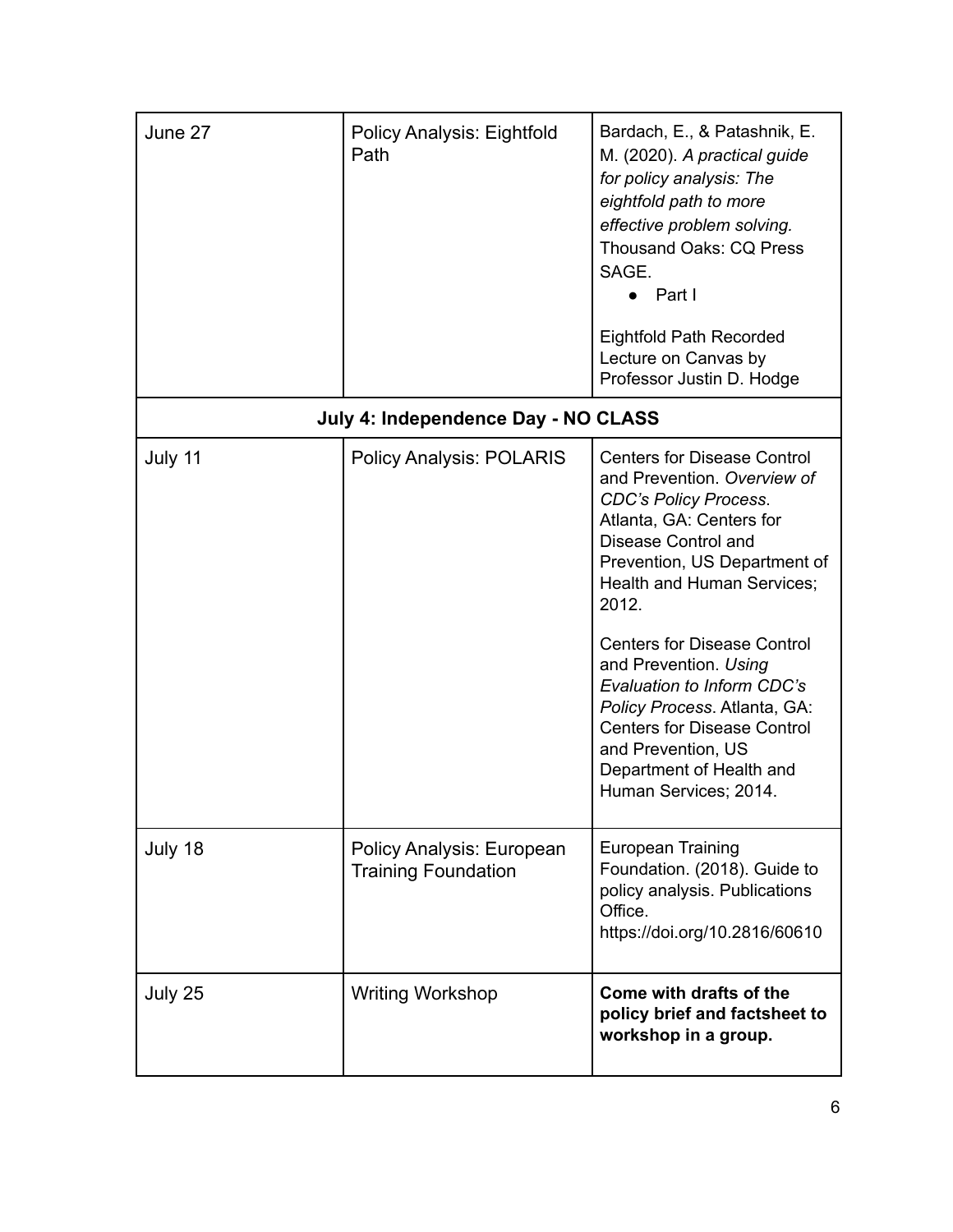|          |         | <b>Optional Readings:</b><br>Chrisinger, D. (2017). Public<br>policy writing that matters.<br><b>Baltimore: Johns Hopkins</b><br>University Press.<br>Chapter 1: Case In<br>Point                                              |
|----------|---------|--------------------------------------------------------------------------------------------------------------------------------------------------------------------------------------------------------------------------------|
|          |         | Smith, C. F. (2019). Writing<br>public policy: A practical guide<br>to communicating in the policy<br>making process. New York,<br>NY: Oxford University Press.<br>Chapter 2:<br>Communicating                                 |
|          |         | Pennock, A. (2019). The CQ<br>Press writing guide for public<br>policy. Los Angeles: Sage /CQ<br>Press.<br>Chapter 6: Visually<br>Communicating: On<br><b>Creating and Writing</b><br>About Graphs and<br><b>Other Figures</b> |
| August 1 | Wrap-up | Michigan List of Thinktanks                                                                                                                                                                                                    |

#### c. Assignments

Assignment instructions can also be found on Canvas in the "Assignments" section. Assignments are due by 11:59 PM on the date listed.

The second Writing Workshop Session is designed for students to provide each other with feedback on the policy brief and factsheet assignments. You are expected to come with drafts of those assignments to share with group members. Participation in this session is worth 10% of your final grade.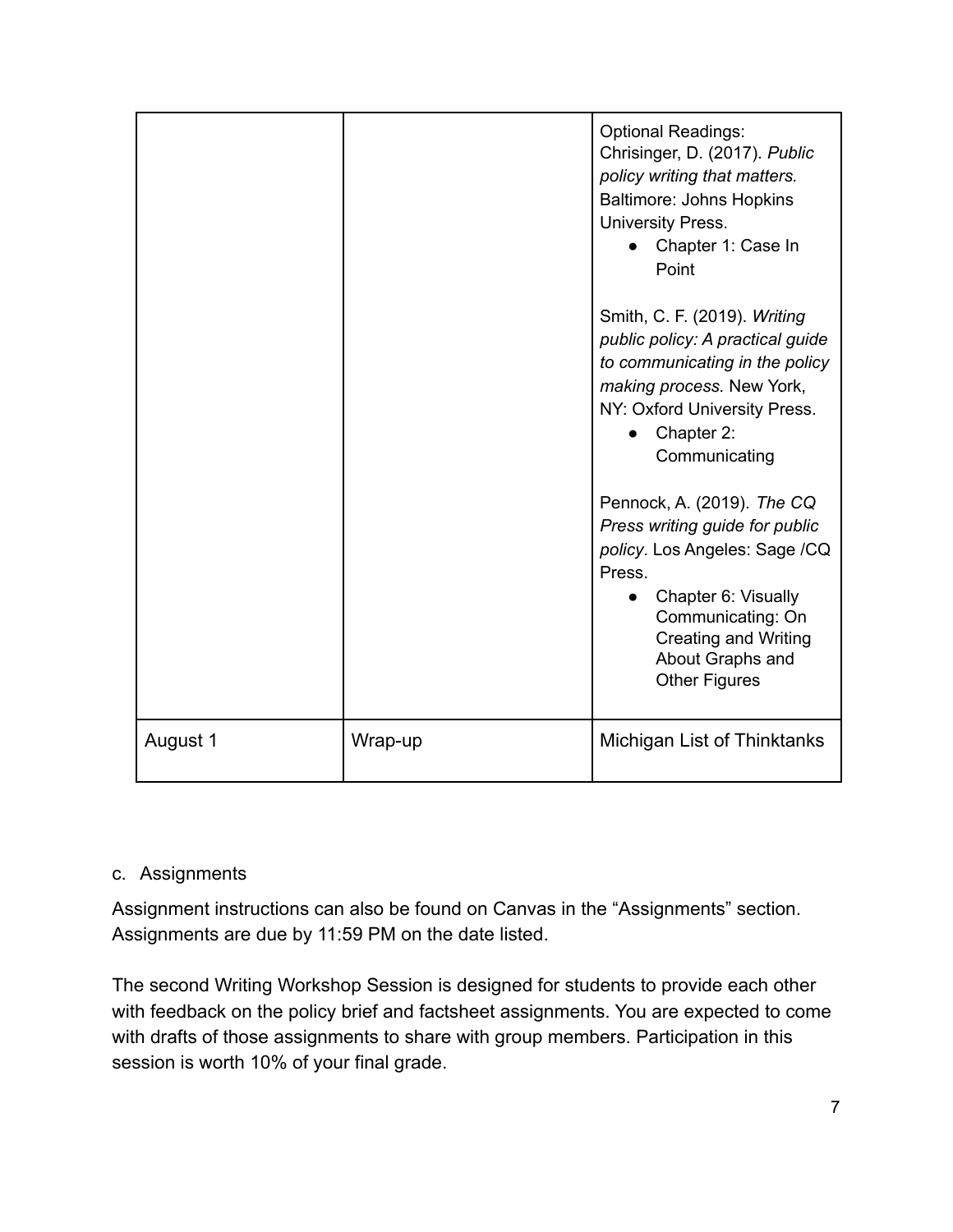| <b>Assignment</b>                                              | Due date | <b>Percent of overall</b><br>grade |
|----------------------------------------------------------------|----------|------------------------------------|
| Assignment 1:<br>Exploring an<br>International<br>Policy Issue | 6/27/22  | 20%                                |
| Assignment 2:<br><b>Policy Factsheet</b>                       | 8/7/22   | 30%                                |
| Assignment 3:<br><b>Policy Brief</b>                           | 8/7/22   | 40%                                |
| <b>Writing Workshop</b>                                        | 7/25/22  | 10%                                |

#### **Assignment 1: Exploring an International Policy Issue**

For this assignment, you will explore a policy issue in another country and analyze how it is being responded to. You should cover the following:

- History & Current State: Provide a brief summary of the history of the issue, including how it got started, how it has changed over time, and its current state.
- Policy Responses: Describe past and current policy responses that have attempted to address the issue.
- Policy Recommendations: Provide recommendations on how the government and/or other stakeholders could address the issue.

Next, reflect on your experience by answering the following questions:

- How are the current state of the issue and the responses to it different and similar to its state in the United States?
- What role do social workers have in addressing the issue in the country you looked at? What are your thoughts about this?
- What were your key takeaways from this assignment? Did anything surprise you?

**This should be completed in 3 to 6 double-spaced pages or a 5 to 10-minute audio/video recording.**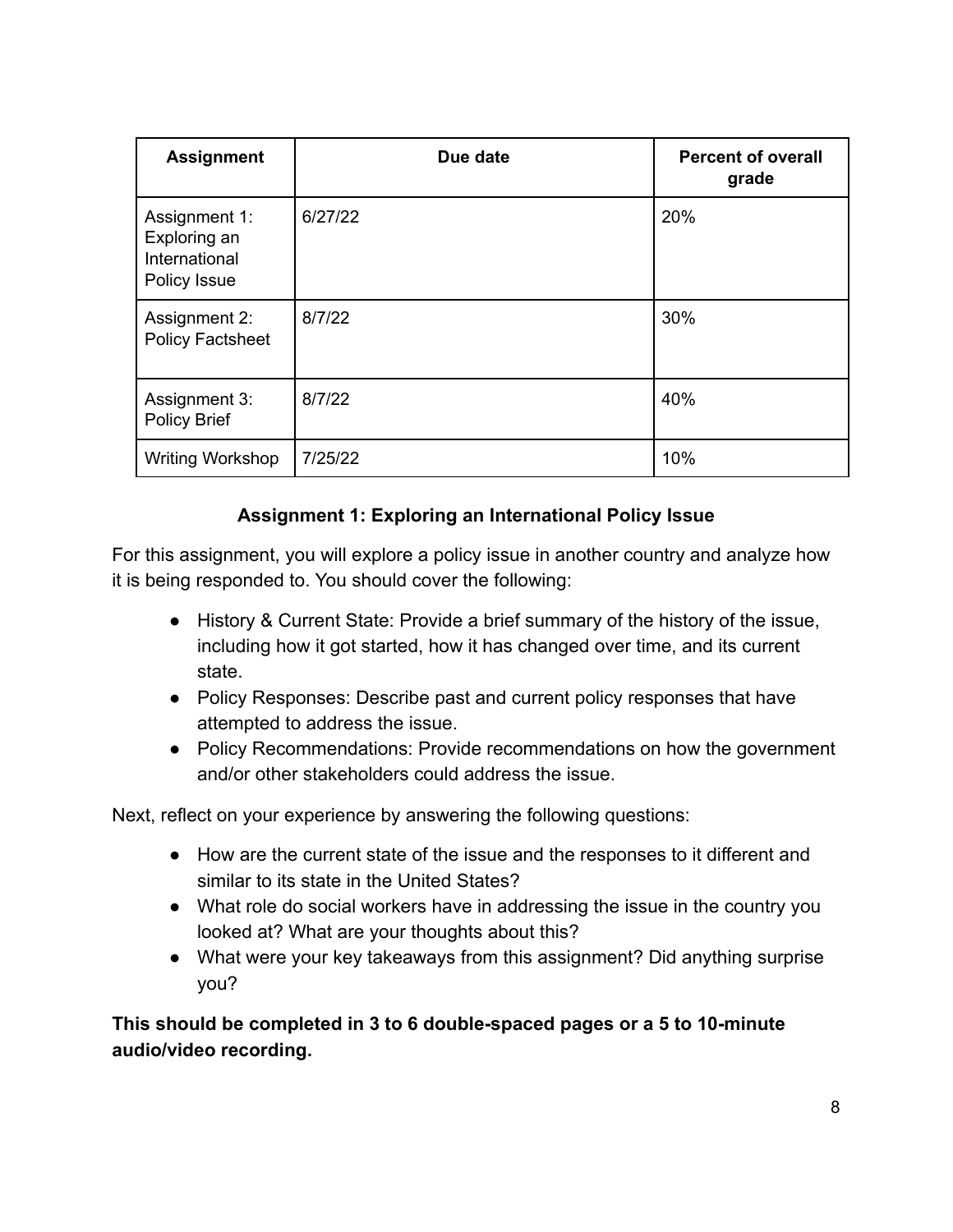#### **Assignment 2: Policy Factsheet**

Using the policy analysis frameworks you practiced throughout the semester, you will complete a professional quality policy factsheet. This factsheet is intended to be shared with someone in the community, such as a policymaker or advocacy group and is designed to compliment your policy brief.

The factsheet should be two pages and adhere to the following guidelines:

- Use an attention-grabbing title that explains the content
- Organize your content effectively using headings
- Make use of bullet points when possible, rather than paragraphs
- Spell out acronyms, avoid jargon, and define "specialty" terms
- Present your information in a non-partisan way
- Include your name, date, and contact information

## **Assignment 3: Policy Brief**

Using the policy analysis frameworks you practiced throughout the semester, you will complete a professional quality policy brief. This brief is intended to be shared with someone in the community, such as a policymaker or advocacy group.

The policy brief should have the following sections:

#### **Title**

Your title should be attention-grabbing, compelling, and clearly convey the topic.

#### **Executive Summary**

Sell the reader on the document by grabbing their interest with a concise problem description, the need for immediate action, and your recommendation. This is essentially a very brief summary of the entire document. All of the key components of your policy brief should be contained here so that the reader can see its value and becomes interested in reading the rest of it to learn the finer details.

#### **Problem Description**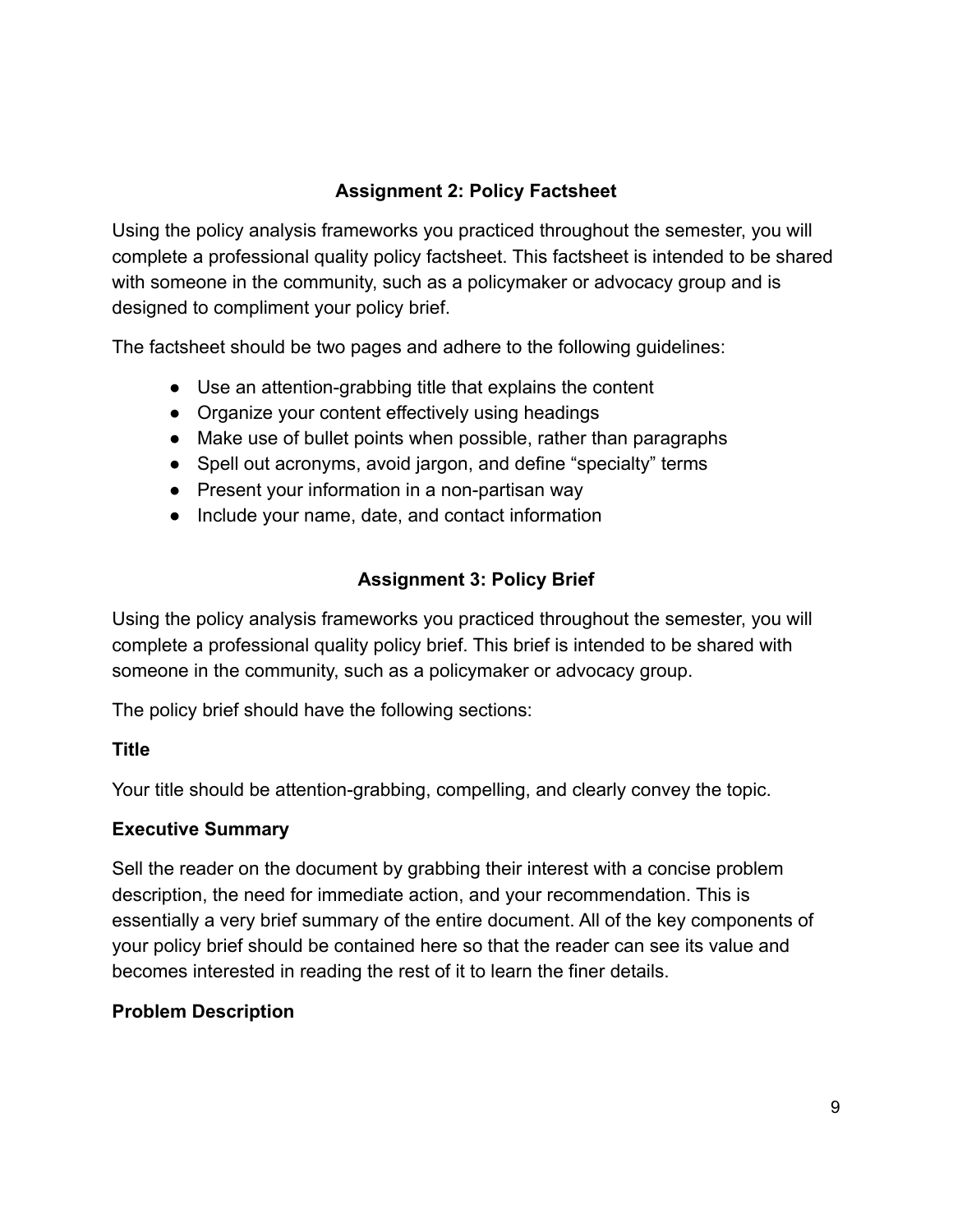Convince the reader that action is needed by clearly defining the problem addressed by your policy brief, describing the causes of the problem, and detailing the policy implications of the problem.

## **Policy Options**

Explore multiple approaches to solving the identified problem through policy. Compare between 3 and 5 policy alternatives, with one of them being the current policy environment. Using a visual aid, such as a table or matrix, is an effective method of demonstrating the differences between the policy alternatives.

## **Policy Recommendations**

Persuade the reader that your selected policy alternative is the best option. Discuss the shortcomings and benefits of each option, while highlighting that your selection is worth the tradeoffs associated with it. If possible, include recommendations on how the policy can be implemented.

## **Appendices**

Only include appendices when absolutely necessary.

#### **Sources**

You are not restricted to a specific citation style, but use the same style throughout the whole document

## **Requirements**

- The entire document should be at least 2000 words
- The document should be visually appealing through the use of color, graphics, tables, and figure

## **Extra Credit**

For extra credit, you may complete as many of the following assignments as you would like. Please let me know if you are interested in doing this and we can discuss the specifics. Additional resources for each option are available on Canvas.

*Additional Exploring an International Policy Issue*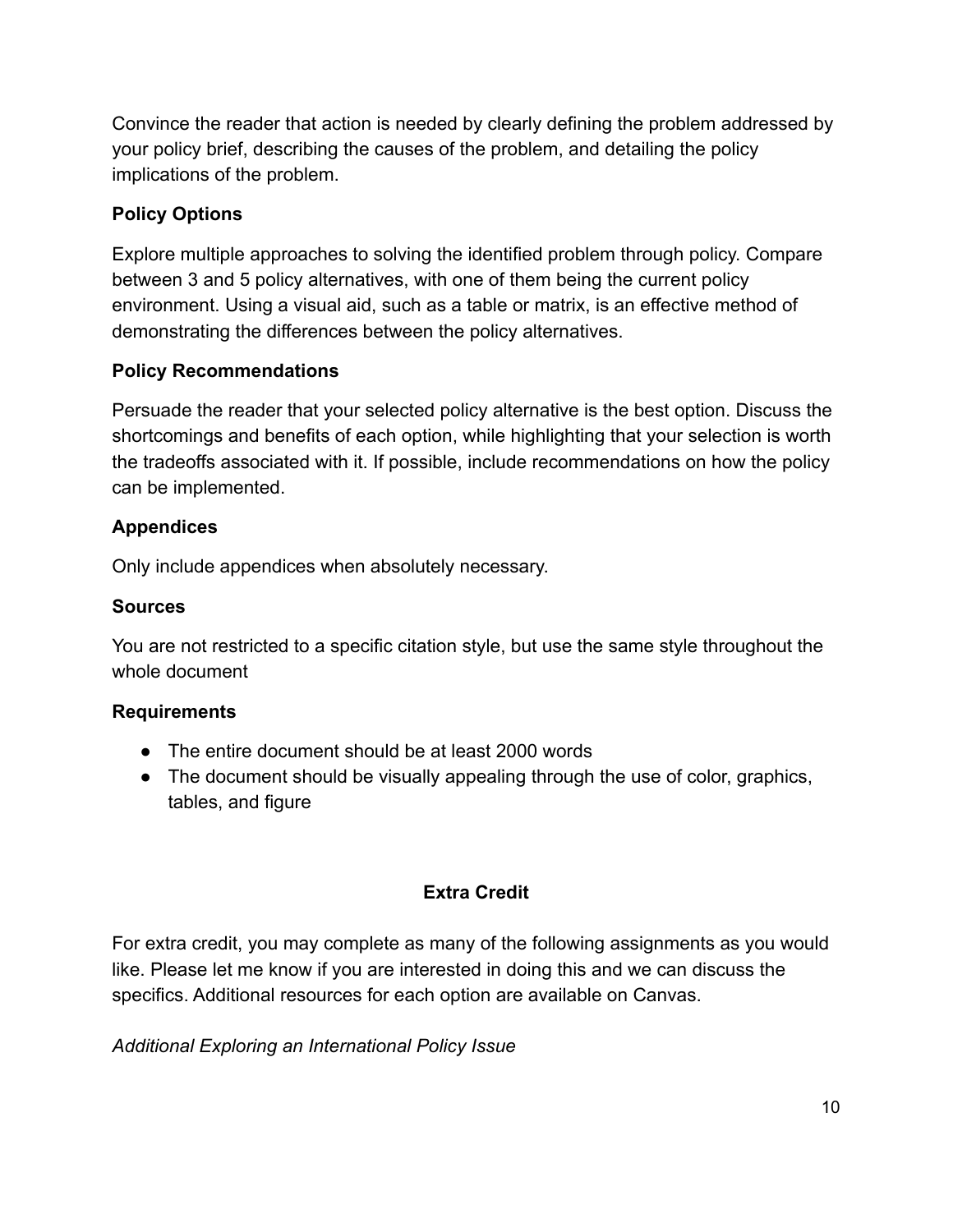You may complete the Exploring an International Policy Issue assignment on additional countries for extra credit.

## *Op-ed*

Using the policy analysis frameworks you practiced throughout the semester, you will complete a policy-focused op-ed. This op-ed is intended to be publishable quality, so it will be important to follow submission guidelines for your publication of choice. The Michigan Journal of Public Affairs is one option, but we can explore other options throughout the semester. Your topic should complement your policy brief.

## *Legislative Testimony and Public Comment*

You may write legislative testimony or public comment to complement your policy brief.

## d. Attendance and class participation

Both class attendance and active purposeful participation in class discussion and activities are paramount for the successful completion of this course. This course covers a content domain that is extensive, and given the time frame of the course each class moves quickly in discussing information.

## e. Grading

Please review the MSW Student Guide policies on Grades [in Academic Courses and in](http://ssw.umich.edu/msw-student-guide/chapter/1.08/grades-in-academic-courses-and-in-field-instruction) [Field Instruction](http://ssw.umich.edu/msw-student-guide/chapter/1.08/grades-in-academic-courses-and-in-field-instruction) as well as [Student Grievance procedures.](http://ssw.umich.edu/msw-student-guide/chapter/1.18/student-grievances)

Final grades will be determined on the basis of performance. Letter grades will be allocated as follows:

| $100+$ | A+ | 77-79 | C+   |
|--------|----|-------|------|
| 93-100 | А  | 73-76 | С    |
| 90-92  | A- | 70-72 | $C-$ |
| 87-89  | B+ | 67-69 | D+   |
| 83-86  | в  | 63-66 | D    |
| 80-82  | В- | 60-62 | D-   |
|        |    | $60$  | F    |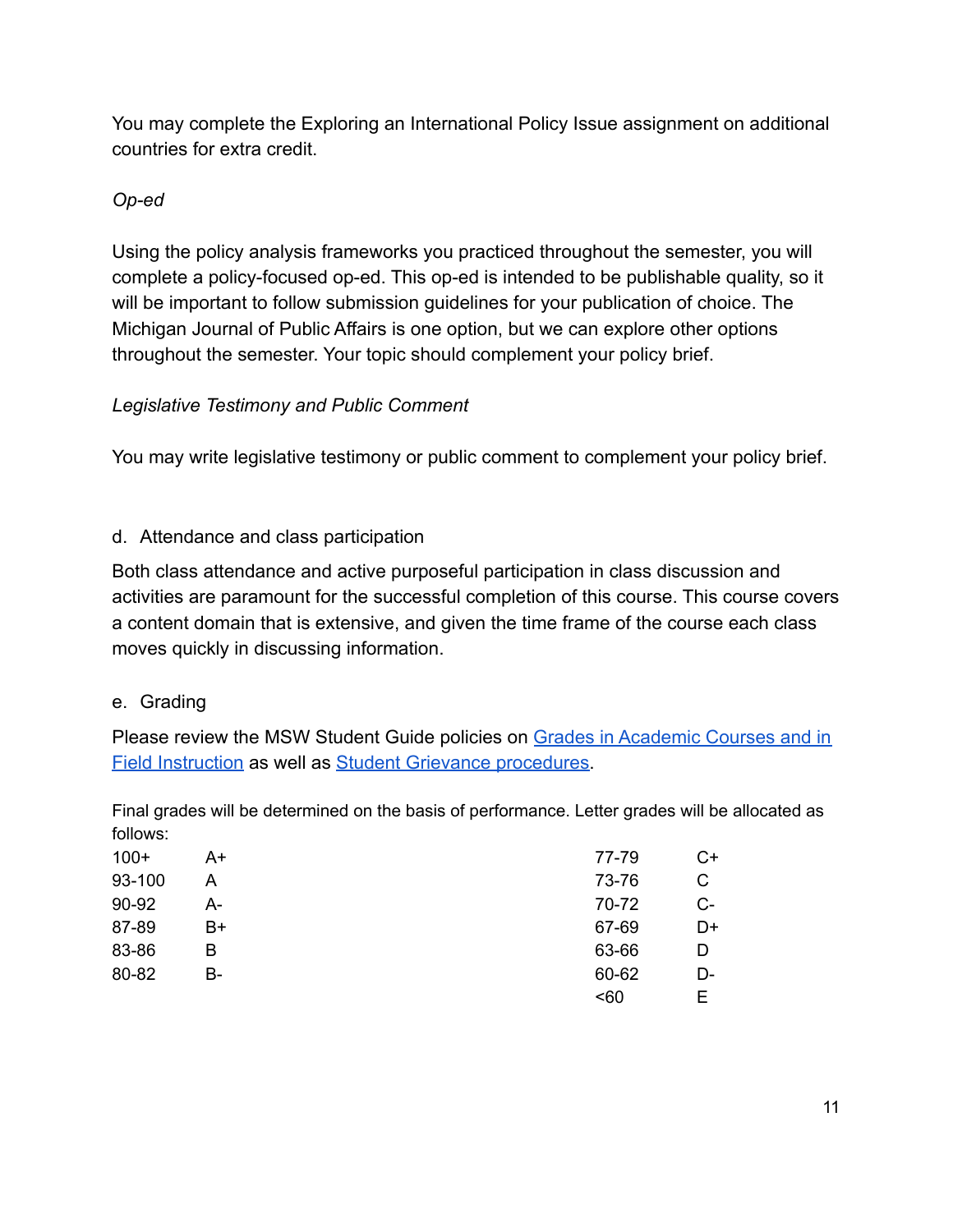#### f. Class Recording and Course Materials

Audio and video recording of in-class lectures and discussions is prohibited without the advance written permission of the instructor. Students with an approved accommodation from the Office of Services for Students with Disabilities permitting the recording of class meetings must present documentation to the instructor in advance of any recording being done. The instructor reserves the right to disallow recording for a portion of any class time where privacy is a special concern. If the instructor chooses to record a class, they will decide which classes, if any, are recorded, what portion of each class is recorded, and whether a recording is made available on the course management website. On days when classes are recorded, students will be notified a recording is occurring. Class recordings and course materials may not be reproduced, sold, published or distributed to others, in whole or in part, without the written consent of the instructor.

#### g. COVID-19 Statement

For the safety of all students, faculty, and staff on campus, it is important for each of us to be mindful of safety measures that have been put in place for our protection. Your participation in this course is conditional upon your adherence to all safety measures mandated by the state of Michigan and the University, including [properly wearing a face](https://ehs.umich.edu/wp-content/uploads/2020/07/U-M-Face-Covering-Policy-for-COVID-19.pdf) [covering in class](https://ehs.umich.edu/wp-content/uploads/2020/07/U-M-Face-Covering-Policy-for-COVID-19.pdf) and compliance with the University [COVID-19 Vaccination Policy](https://ehs.umich.edu/wp-content/uploads/2021/07/COVID-19_Vaccination_Policy.pdf). Other applicable and additional safety measures may be described in the [Campus](https://campusblueprint.umich.edu/students) [Maize & Blueprint](https://campusblueprint.umich.edu/students). Your ability to participate in this course may be impacted by failure to comply with campus safety measures. Individuals seeking to request an accommodation related to the face covering requirement under the Americans with Disabilities Act should contact the **[Office for Institutional](https://oie.umich.edu/american-with-disabilities-act-ada/) Equity** and those seeking an exemption related to the vaccination requirement should submit an exemption request through [WolverineAccess.](https://wolverineaccess.umich.edu/collection/all/covid-19) I also encourage you to review the [Statement of Student](https://oscr.umich.edu/statement#1) [Rights and Responsibilities](https://oscr.umich.edu/statement#1) and the COVID-related [Addendum to the Statement of](https://oscr.umich.edu/sites/oscr.umich.edu/files/2020_statement_addendum_final_approved.pdf) [Student Rights and Responsibilities.](https://oscr.umich.edu/sites/oscr.umich.edu/files/2020_statement_addendum_final_approved.pdf)

#### h. Health-Related Class Absences

Please evaluate your own health status regularly and refrain from attending class and coming to campus if you are ill. You are encouraged to seek appropriate medical attention for treatment. School of Social Work students who miss class due to illness of